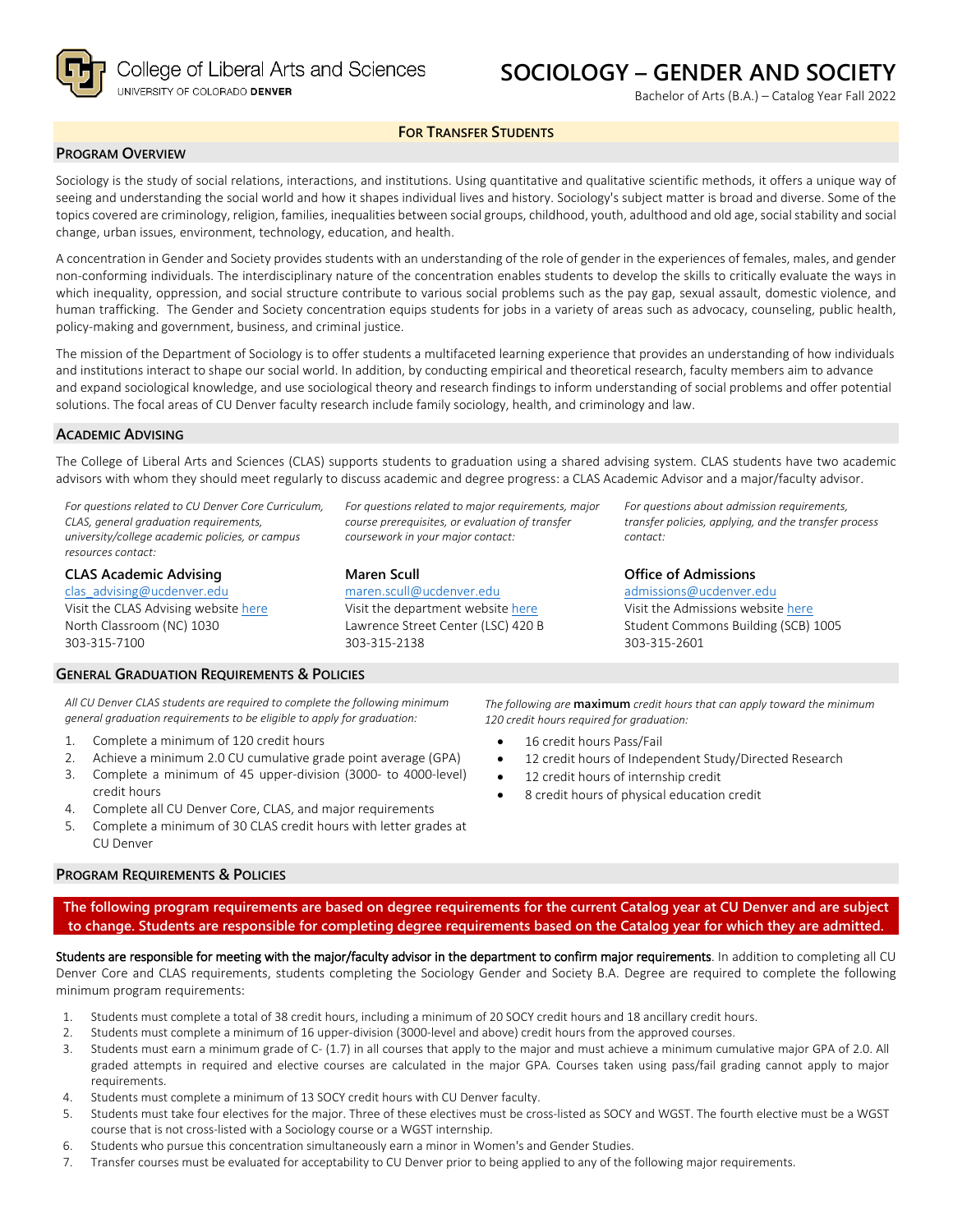## **SOCIOLOGY – GENDER AND SOCIETY**

Bachelor of Arts (B.A.) – Catalog Year Fall 2022

### **FOR TRANSFER STUDENTS**

### **COURSEWORK THAT CAN BE COMPLETED AT PREVIOUS INSTITUTION**

The following is a "bucket" of requirements students can complete prior to transferring to CU Denver, including equivalent Colorado Community College System (CCCS) courses. To determine the equivalencies of courses to be completed at non-CU Denver institutions, students can visit [www.transferology.com](http://www.transferology.com/)**.** It is critical students connect with a CU Denver academic advisor to ensure planned courses will transfer and apply to CU Denver degree requirements. All non-CU Denver coursework must be completed with a C- or better to be eligible for transfer.

Students interested in completing an Associate (A.A. or A.S.) Degree or a [Colorado Statewide Transfer Articulation Agreement or Degree with](https://highered.colorado.gov/transfer-degrees)  [Designation \(DWD\)](https://highered.colorado.gov/transfer-degrees) must work with their community/junior college academic advisor to create an academic plan that accounts for all degree or transfer articulation agreement requirements. Colorado Community College Students may also explore the option to complet[e Reverse Transfer](https://highered.colorado.gov/students/attending-college/colorado-reverse-transfer) at CU Denver.

| <b>CU Denver Requirements</b>                            | <b>CU Denver</b><br><b>Credits</b> | <b>CCCS Equivalent Courses &amp; Notes</b>                                                                                                                                                                                      |  |
|----------------------------------------------------------|------------------------------------|---------------------------------------------------------------------------------------------------------------------------------------------------------------------------------------------------------------------------------|--|
| CU Denver Core Curriculum Requirements                   | $34 - 40$                          |                                                                                                                                                                                                                                 |  |
| ENGL 1020 - Core Composition I                           | 3                                  | <b>ENG 1021</b>                                                                                                                                                                                                                 |  |
| ENGL 2030 - Core Composition II                          | 3                                  | <b>ENG 1022</b>                                                                                                                                                                                                                 |  |
| Mathematics                                              | $3 - 4$                            | MAT 1260 recommended or GT-MA1                                                                                                                                                                                                  |  |
| Arts                                                     | 3                                  | GT-AH                                                                                                                                                                                                                           |  |
| Humanities                                               | 3                                  | GT-AH or GT-HI                                                                                                                                                                                                                  |  |
| <b>Behavioral Sciences</b>                               | $3 - 4$                            | SOC 1001 or SOC 1002 or GT-SS                                                                                                                                                                                                   |  |
| Social Sciences                                          | $3 - 4$                            | GT-SS or GT-HI <sup>*</sup>                                                                                                                                                                                                     |  |
| Natural/Physical Science with lab                        | $4 - 5$                            | GT-SC1                                                                                                                                                                                                                          |  |
| Natural/Physical Science without lab or Math             | $3 - 5$                            | GT-SC2 or GT-MA1 (except the course used for Core Math) or GT-SC1                                                                                                                                                               |  |
| International Perspectives                               | 3                                  | Additional GT-AH, HI, SS* (see note below)                                                                                                                                                                                      |  |
| Cultural Diversity                                       | 3                                  | To be completed at CU Denver. This requirement must be completed with an<br>upper-division course and CCCS courses will not apply.                                                                                              |  |
| <b>CLAS Graduation Requirements</b>                      | $15 - 29$                          |                                                                                                                                                                                                                                 |  |
| <b>CLAS Communicative Skills</b>                         | 3                                  | COM 1150 or PHI 1013                                                                                                                                                                                                            |  |
| CLAS Second Language                                     | $0 - 10$                           | e.g., SPA 1012 or ASL 1122<br>Students have several options to fulfill this requirement. Please consult a CU<br>Denver CLAS Academic Advisor.                                                                                   |  |
| <b>CLAS Humanities</b>                                   | 3                                  | Any transferrable LIT, HIS, HUM, or PHI course                                                                                                                                                                                  |  |
| <b>CLAS Behavioral Sciences</b>                          | $3 - 4$                            | Any transferrable ANT, COM, or PSY course (except GT-SC courses)                                                                                                                                                                |  |
| <b>CLAS Social Sciences</b>                              | $3 - 4$                            | Any transferrable ECO, ETH, GEO, POS, or SOC course (except GT-SC courses)                                                                                                                                                      |  |
| CLAS Natural/Physical Science with lab                   | $3 - 5$                            | GT-SC1<br>If students complete only one science course with a lab for the CU Denver Core<br>Curriculum, this course must have an associated lab.                                                                                |  |
| <b>SOCY Major Courses</b>                                | 6                                  |                                                                                                                                                                                                                                 |  |
| SOCY 1001 Introduction to Sociology                      | 3                                  | SOC 1001 or SOC 1002<br>Course can fulfill CU Denver Core Behavioral Sciences or Core Social Sciences                                                                                                                           |  |
| WGST 1050 Introduction to Women's and Gender<br>Studies  | 3                                  | <b>WST 2000</b>                                                                                                                                                                                                                 |  |
| Minimum Applicable Transfer Credit Hours<br>Recommended: | 60                                 | Students completing less than 60 applicable transfer credit hours will have<br>additional credit hours to complete at CU Denver. Students needing general<br>elective credits should consult a CU Denver CLAS Academic Advisor. |  |

\*The applicability of Guaranteed Transfer (GT Pathways) courses to specific CU Denver Core Curriculum requirements requires completion of a block of five courses: two GT-AH courses; one GT-HI course; one GT-SS course; and one additional GT-AH, GT-HI, or GT-SS course.